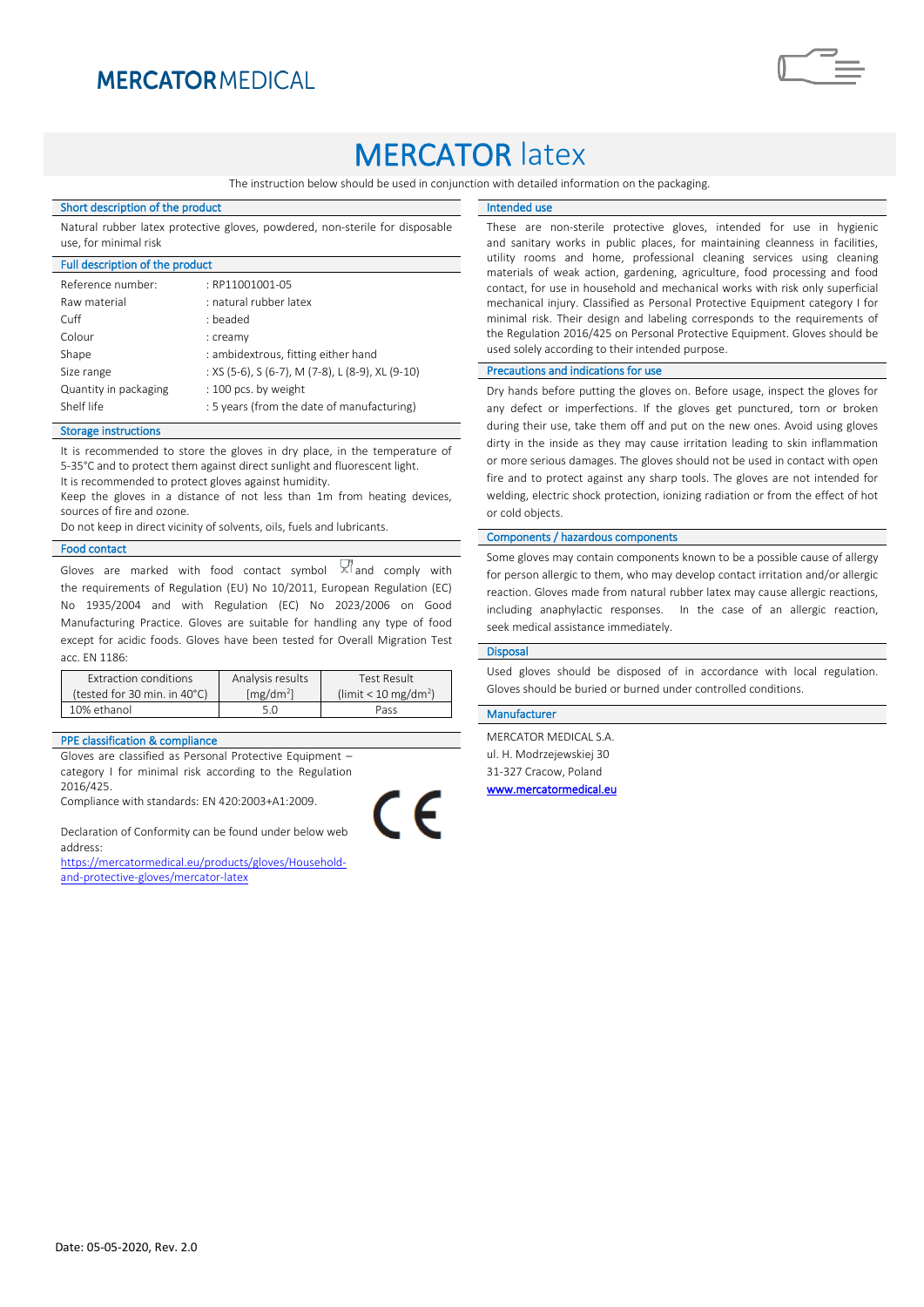# **MERCATORMEDICAL**